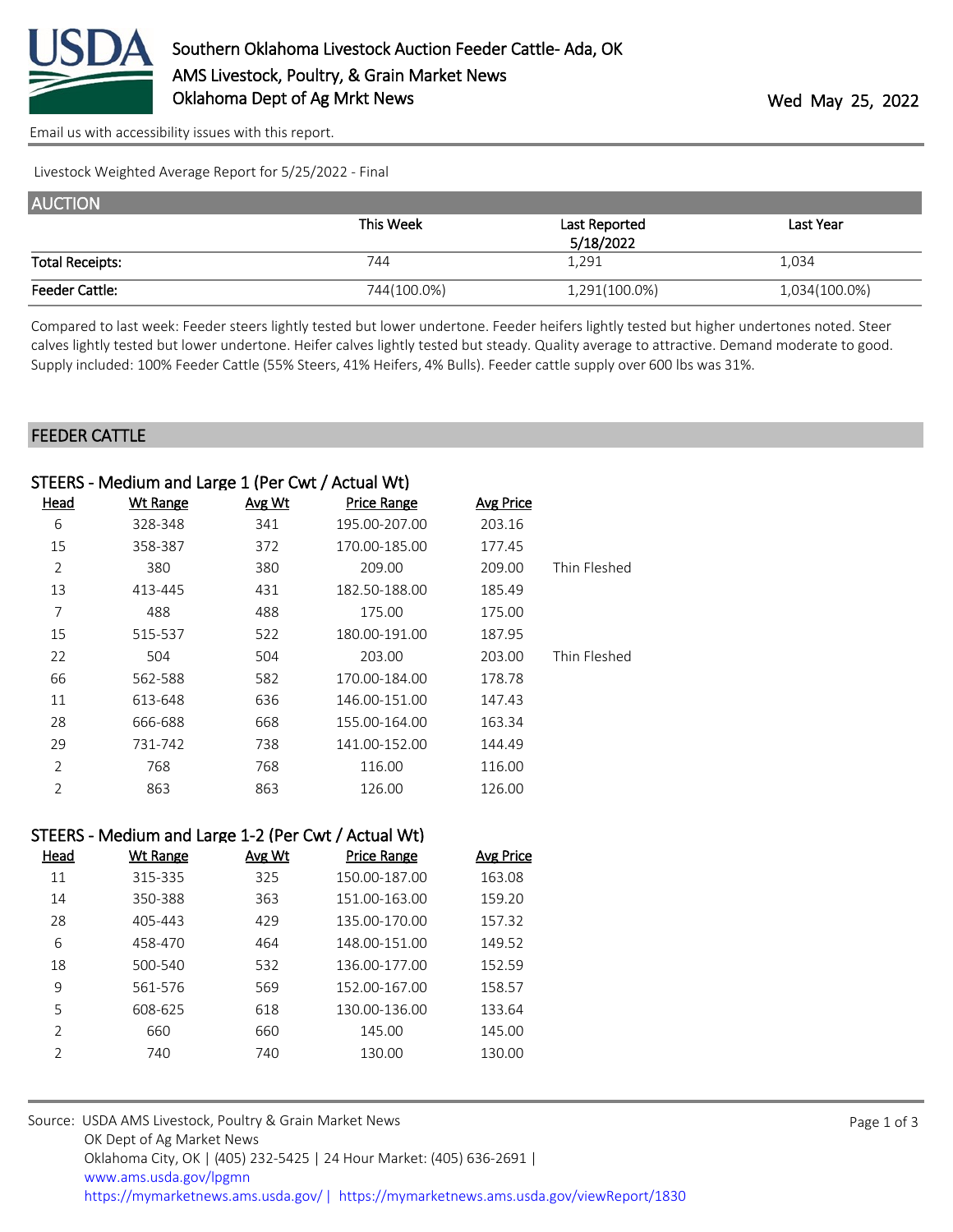

[Email us with accessibility issues with this report.](mailto:mars@ams.usda.gov?subject=508%20issue)

|      | HEIFERS - Medium and Large 1 (Per Cwt / Actual Wt) |        |                    |                  |              |
|------|----------------------------------------------------|--------|--------------------|------------------|--------------|
| Head | <b>Wt Range</b>                                    | Avg Wt | <b>Price Range</b> | <b>Avg Price</b> |              |
| 10   | 305-340                                            | 318    | 150.00-151.00      | 150.52           |              |
| 3    | 308                                                | 308    | 172.00             | 172.00           | Thin Fleshed |
| 13   | 358-387                                            | 370    | 164.00-172.50      | 166.94           |              |
| 7    | 405-448                                            | 430    | 162.00-172.00      | 166.17           |              |
| 15   | 450-488                                            | 462    | 166.00-178.00      | 172.80           |              |
| 21   | 508-548                                            | 528    | 154.00-161.00      | 159.19           |              |
| 11   | 568-598                                            | 580    | 141.00-150.00      | 147.21           |              |
| 18   | 605-648                                            | 635    | 130.00-145.00      | 138.97           |              |
| 15   | 666-699                                            | 675    | 135.00-145.00      | 142.24           |              |
| 31   | 736-748                                            | 746    | 129.00-133.00      | 132.36           |              |
| 11   | 780-785                                            | 781    | 129.00-130.00      | 129.82           |              |
| 13   | 1035                                               | 1035   | 165.00             | 165.00           |              |
|      |                                                    |        |                    |                  |              |
|      |                                                    |        |                    |                  |              |

| Head | Wt Range | Avg Wt | <b>Price Range</b> | Avg Price |
|------|----------|--------|--------------------|-----------|
|      | 333      | 333    | 129.00             | 129.00    |
| 8    | 367-368  | 367    | 131.00-154.00      | 148.24    |
| 34   | 463-498  | 477    | 125.00-159.00      | 151.63    |
| 6    | 515-528  | 519    | 124.00-130.00      | 126.03    |
|      | 583      | 583    | 126.00             | 126.00    |

|      | HEIFERS - Medium and Large 2 (Per Cwt / Actual Wt) |               |                    |  |
|------|----------------------------------------------------|---------------|--------------------|--|
| Head | Wt Range                                           | <u>Avg Wt</u> | <b>Price Range</b> |  |

| -<br>. . | ⊋ດ≏ | ാറി | $\Omega$ | ĴО<br>Δ |
|----------|-----|-----|----------|---------|
|          |     |     |          |         |

| BULLS - Medium and Large 1 (Per Cwt / Actual Wt) |  |  |
|--------------------------------------------------|--|--|
|--------------------------------------------------|--|--|

| Head | Wt Range | Avg Wt | <b>Price Range</b> | <b>Avg Price</b> |
|------|----------|--------|--------------------|------------------|
| 3    | 320      | 320    | 100.00             | 100.00           |
| 4    | 423      | 423    | 164.00             | 164.00           |
| 5    | 491      | 491    | 170.00             | 170.00           |
| 3    | 552      | 552    | 166.00             | 166.00           |
|      | 603      | 603    | 146.00             | 146.00           |
|      |          |        |                    |                  |

## BULLS - Medium and Large 1-2 (Per Cwt / Actual Wt)

| <b>Head</b> | <b>Wt Range</b> | Avg Wt | <b>Price Range</b> | Avg Price |
|-------------|-----------------|--------|--------------------|-----------|
|             | -65-483         | 4 I L  | 135.00-144.00      | 139 11    |

Avg Price